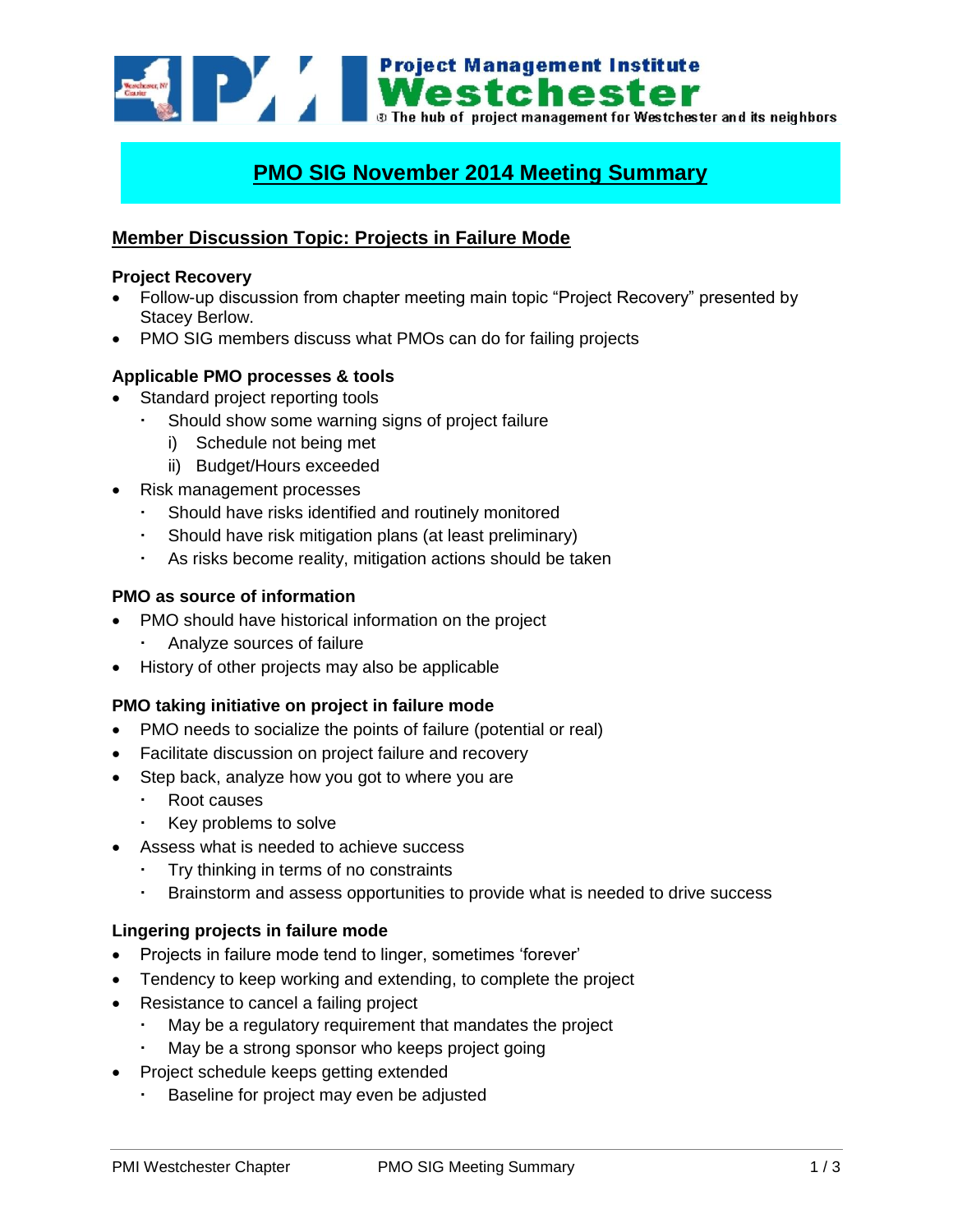

### **Ending projects in failure mode**

- Salvage what is not failing
	- Deliver what you can from the project
- Declare some (partial) success
- Some saving of face
	- May be important to stakeholders
	- Sunk cost is not totally lost
- Create new project scope, reduced from original plan to what can be achieved

# **Discussion Topic: Thanksgiving Project Management**

#### **Discussion points for Thanksgiving project Management**

- Planning, Execution & Delivery
	- How much time and effort is needed for each phase?
- Lessons learned from Thanksgiving events
- How much does Agile apply to Thanksgiving?

# **Discussion Deferred to December**

- PMO SIG members chose to discuss project failure in November
	- Relevant to current issues among SIG participant(s)
	- Follow up from chapter meeting presentation
- PMO SIG will discuss Thanksgiving Project Management in December
	- Sig members should think about discussion points during Thanksgiving
	- Bring any relevant Thanksgiving experiences to discussion

### **Next Meeting**

Next meeting is in December. Topic will be Thanksgiving Project Management.

### **PMO SIG Discussion Topics to Consider**

#### **Proposed Topics (items in bold are recent suggestions)**

- 1. PMO Practice
	- **a. Types of Charters**
	- **b. Using BAs in PMO Models**
	- c. PMO Resources Templates, Websites, etc.
	- d. PMO Governance and Portfolios
- 2. PMO Promotion
	- a. Looking at the PMO from the Outside
	- c. Promoting the value of the PMO
	- d. Explaining the benefits of the PMO
- 3. Organizing and Starting the PMO
	- a. Defining the Role of the PMO